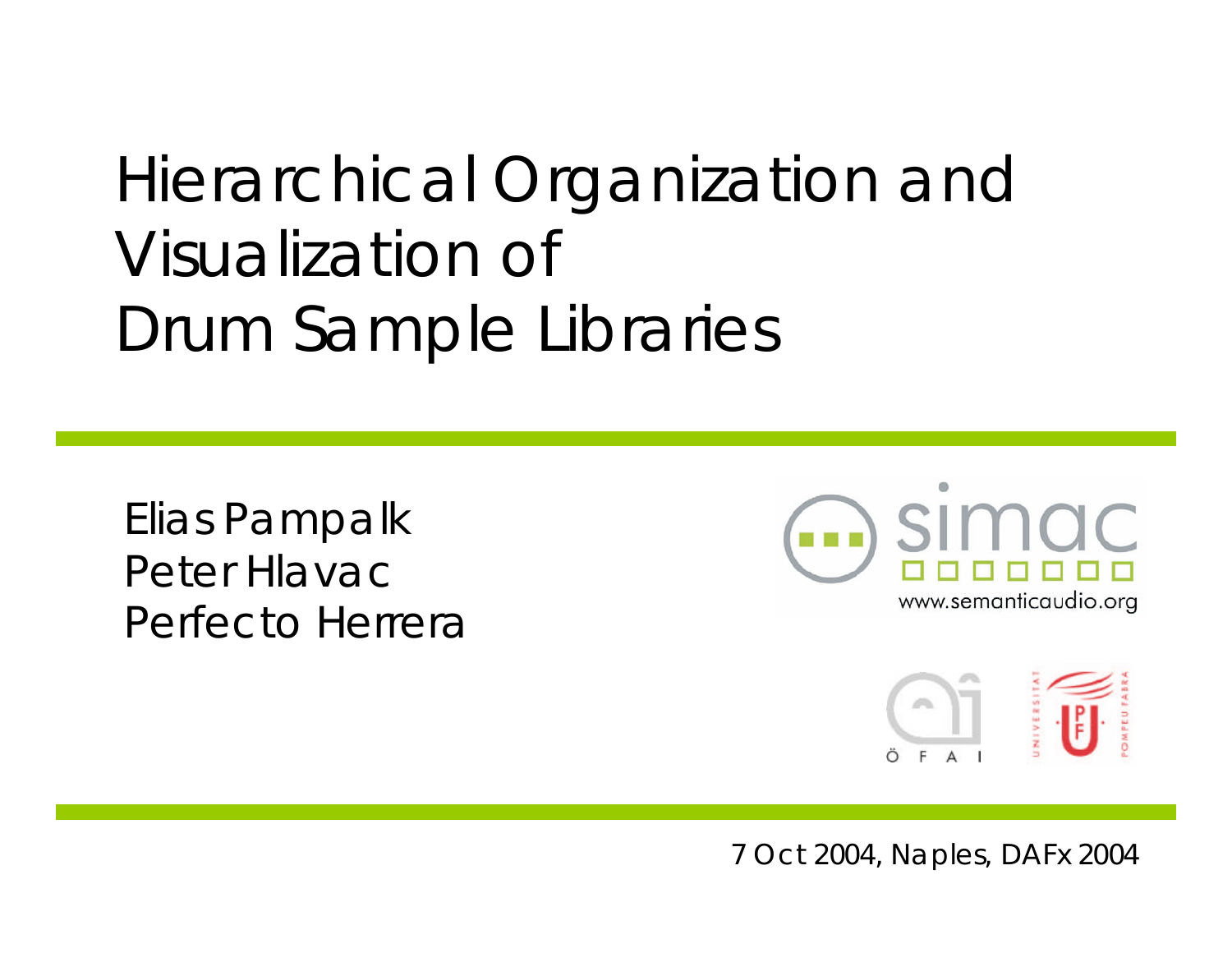# **Outline**

- Context & Related Work
- Method
	- Similarity Measure
	- Hierarchical Organization (Text/Graphic)
- Demonstration
- First User Feedback
- Conclusions & Future Work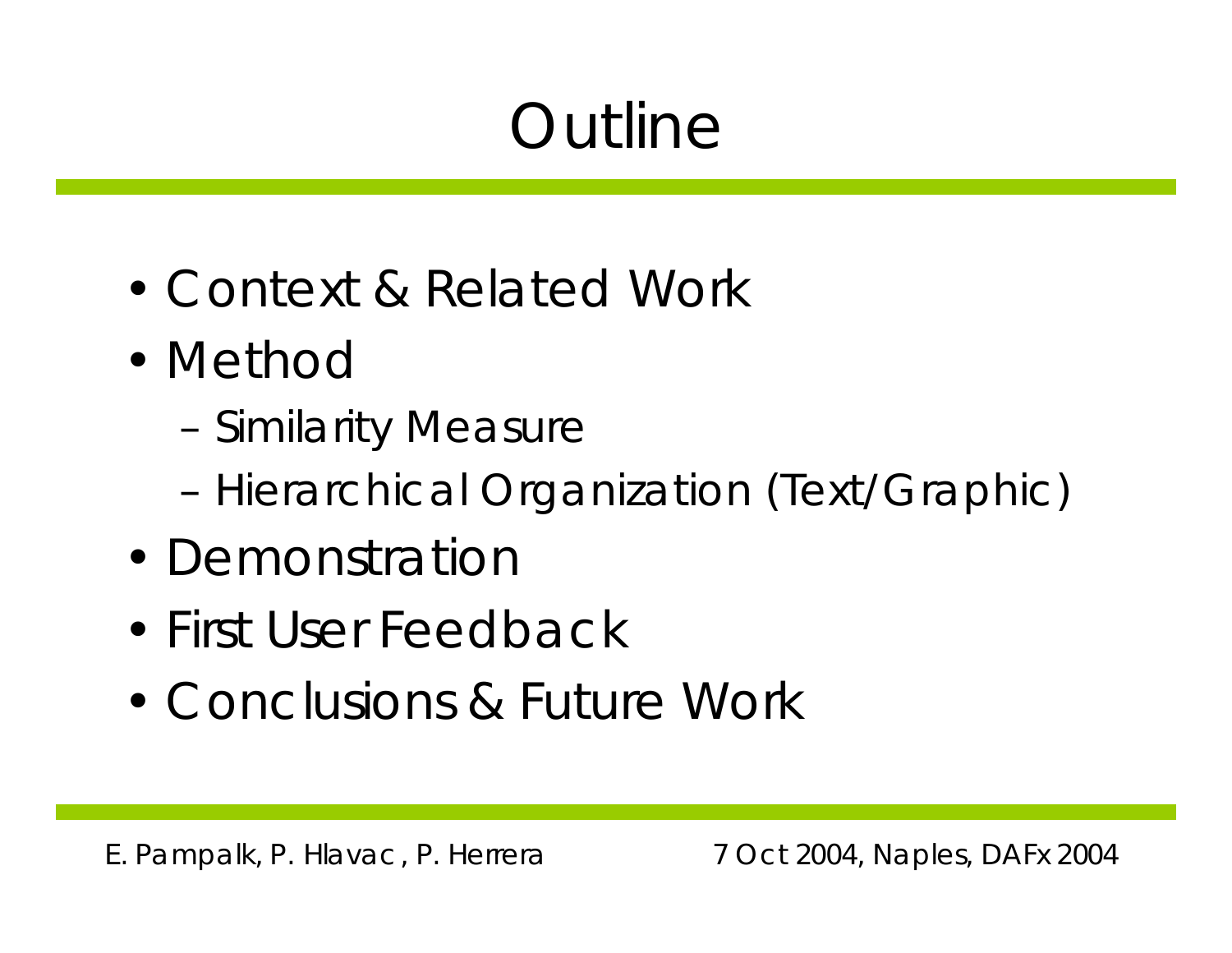# Context

- Who & What
	- Musicians / Producers
	- Drum Loops
	- Very Large Drum Sample Collections
- Current Situation
	- Industry

Sample CDs & Virtual Instruments

– Organizations of Sample Libraries Manual (rough, inconsistent, cumbersome)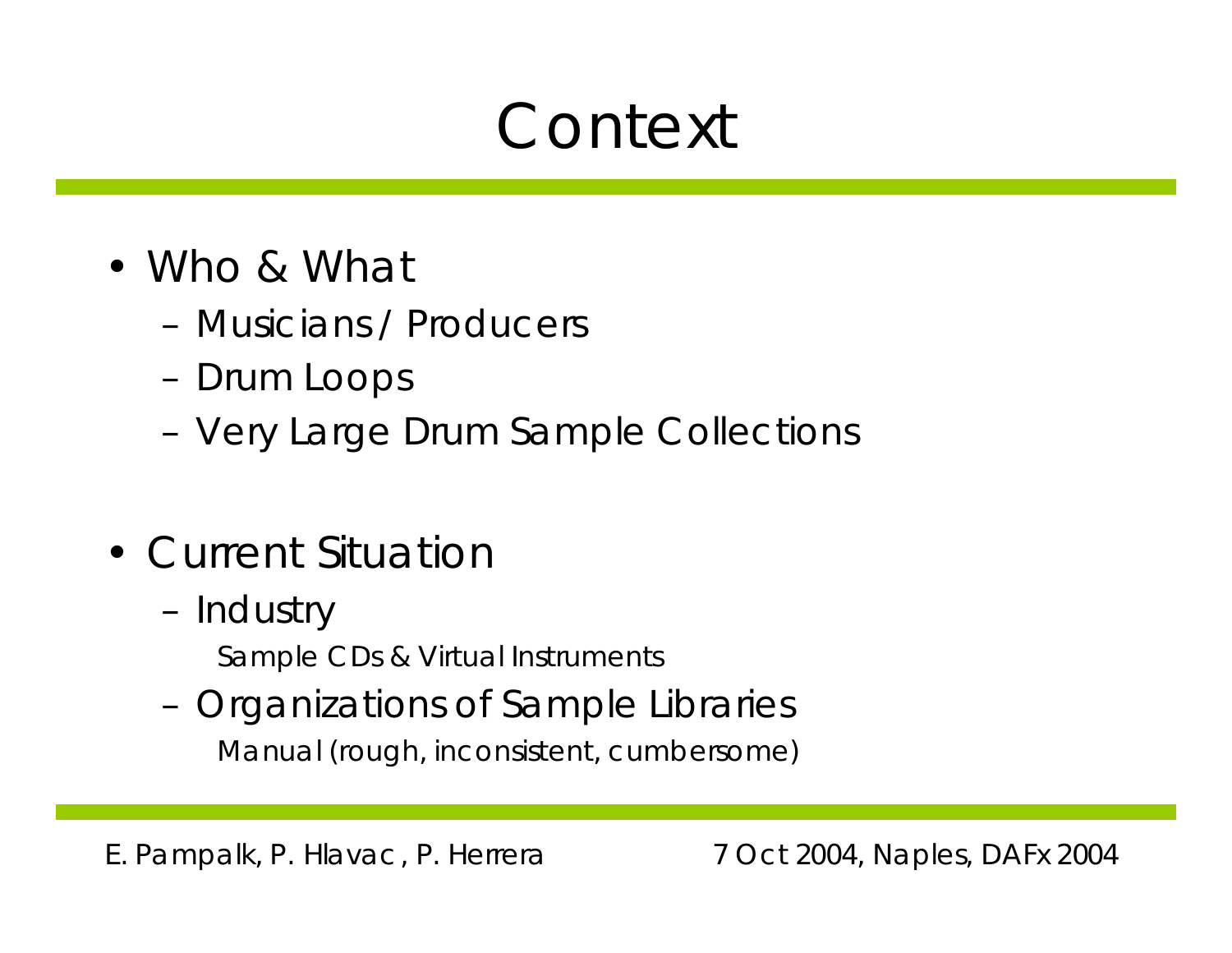### Related Work

Automatic Organization of Sound Collections

- Feiten et al. 1991
- Feiten & Günzel 1994
- Cosi et al. 1994

Sound Similarity, Timbre Spaces, Instrument Classification, …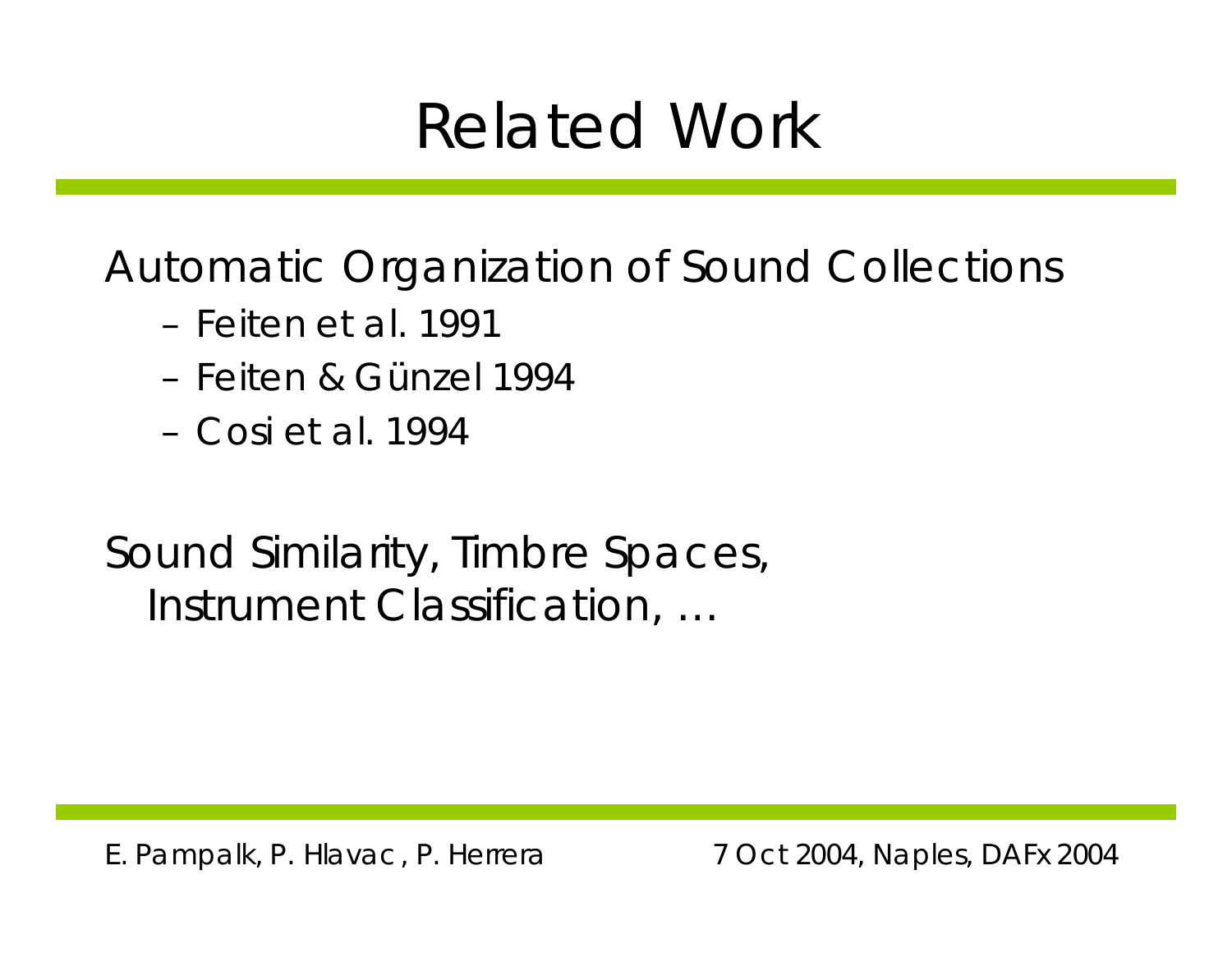### Similarity between Samples

#### 1. Compute Sonogram for each sample



2. Alignment



#### 3. Euclidean Distance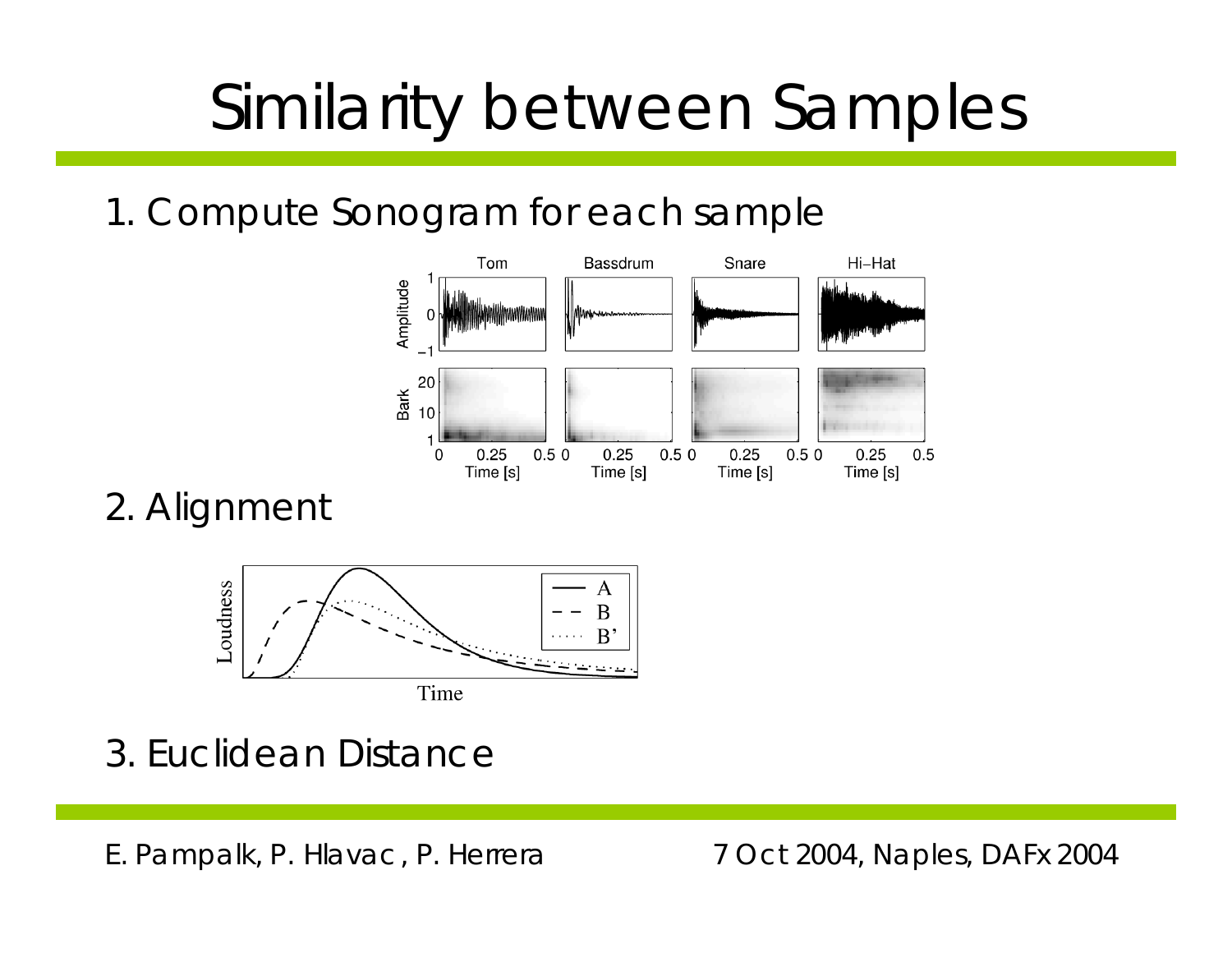## Hierarchical Interface

- Hierarchical Partitioning of Data Space
	- 1-dim. Self-Organizing Map (SOM) clustering into 9 partitions
	- recursively cluster each partition into 9 partitions until only few samples remaining in partition
- Overlap
	- each partition is enlarged by 50%, adding samples from similar partitions
- Text-based interface
	- display most typical sample of each partition
- Graphical interface
	- Large SOM trained on all samples
	- partitions visualized with Smoothed Data Histograms (SDH)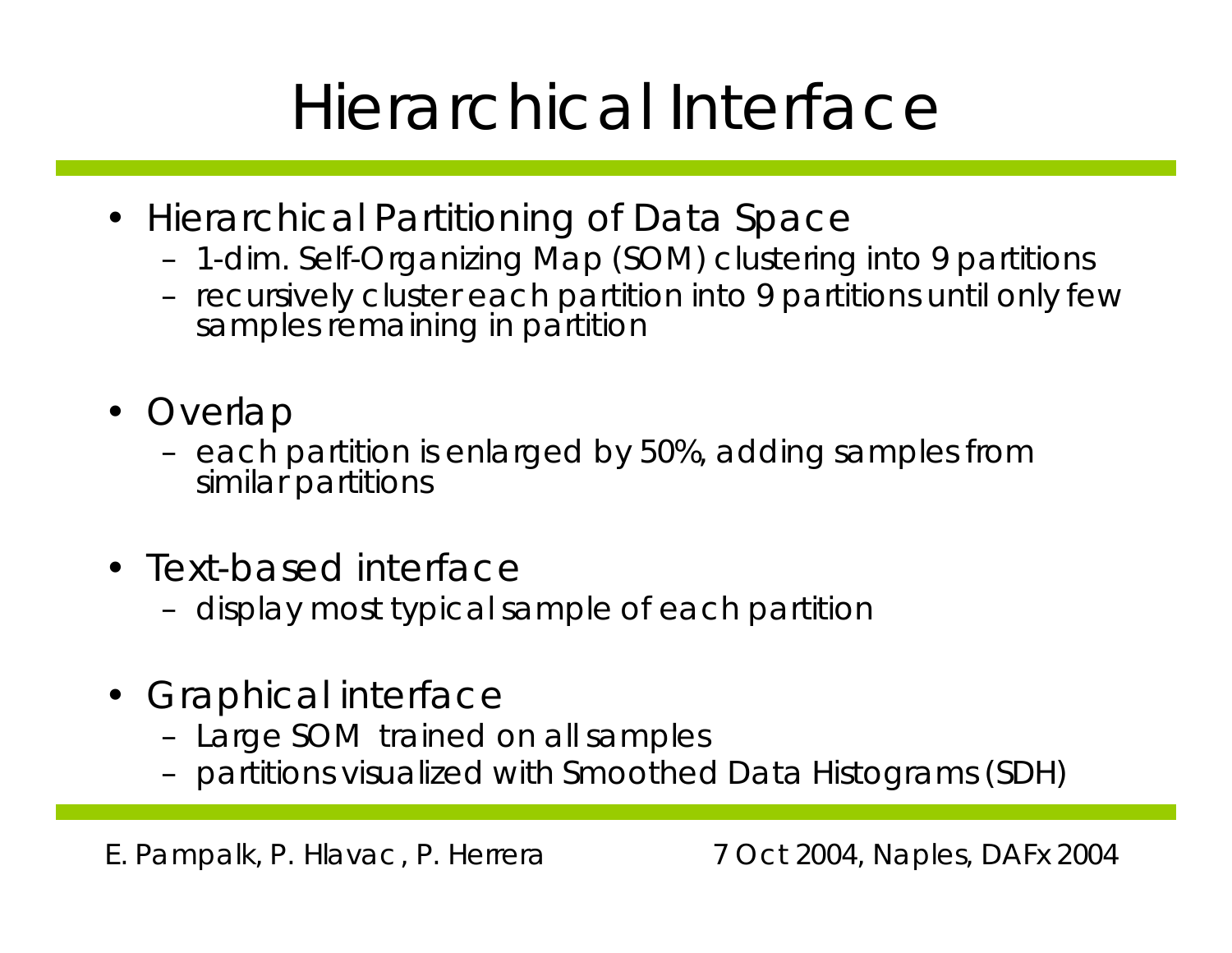#### Data

- 2 sample CDs
- 817 distinct samples
- dry drums sounds (bass drum, snare, toms, hi-hats, cymbals, …)



Demonstration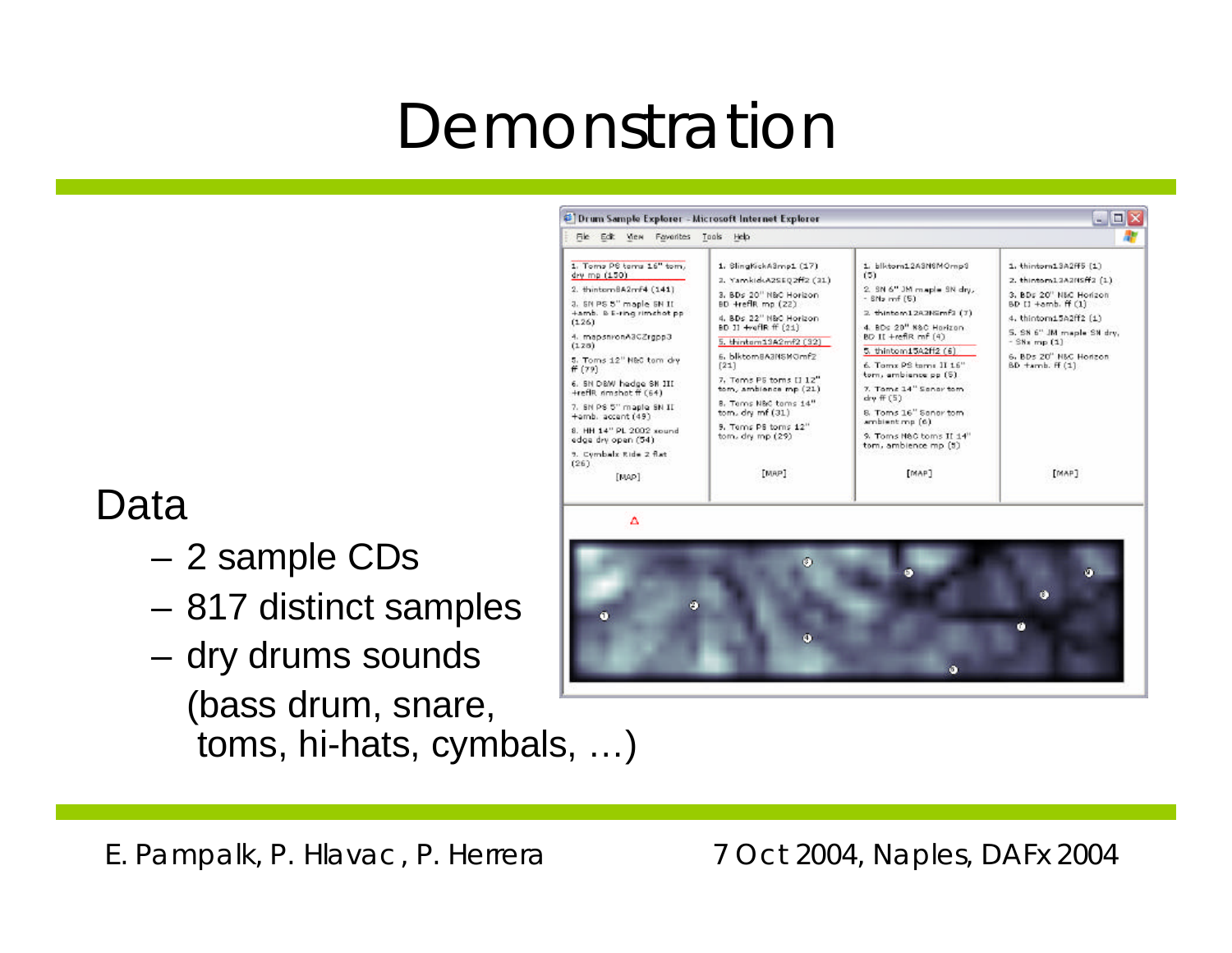# First User Feedback & Discussion

### Asked 5 Prospective Users

- Overall very positive
- Graphics preferred to text
- Requests
	- •instrument filters
	- better integration of metadata (labels)
	- •fewer hierarchical levels (3 instead of 4)
	- •zoom function